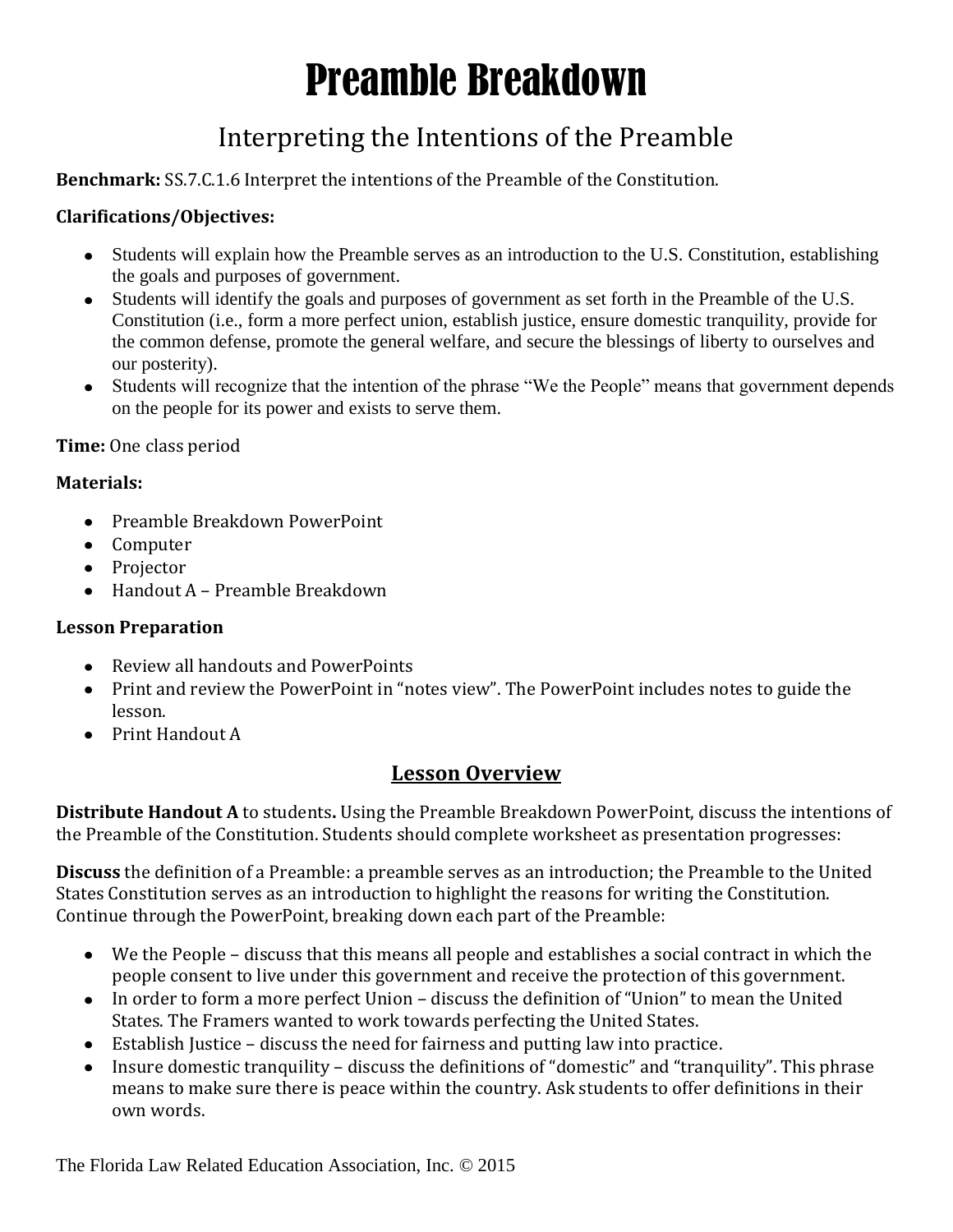- Provide for the common defense Discuss what "common defense" means. It is the security of all  $\bullet$ people. Ask students for their own definition. (Note that in the US Constitution defense is spelled defence.)
- Promote the general welfare define "Welfare" in context of the Preamble. General welfare refers  $\bullet$ to the overall well-being of all citizens. Ask students to offer this in their own words and how the government promotes the overall well-being of all citizens.
- Secure the Blessings of Liberty to ourselves and our Posterity Discuss the definitions of liberty  $\bullet$ (freedom) and posterity (all future generations). This refers to the intention of securing freedom for those in the present as well as future generations.
- Do ordain and establish this Constitution for the United States of America Discuss the definition  $\bullet$ of ordain (establish formally by law). Ask students to offer this in their own words.

**Upon completion of the PowerPoint**, students should have a complete outline of the Preamble, definitions of key vocabulary, and the Preamble written in their own words on Preamble Breakdown Student Handout. Students should then discuss and write down modern examples of how our government does the following: establish justice, provide for the common defense, promotes the general welfare, and secures the blessings of liberty for ourselves and future generations.

**View Schoolhouse Rocks' Preamble Video** to reinforce the students' understanding of and ability to recall the intentions of the Preamble.

**Check for Understanding:** The final slide will include a question from the End of Course Exam Item Specifications book. Have the students independently write down their answer and ask student to explain how they made their decision.